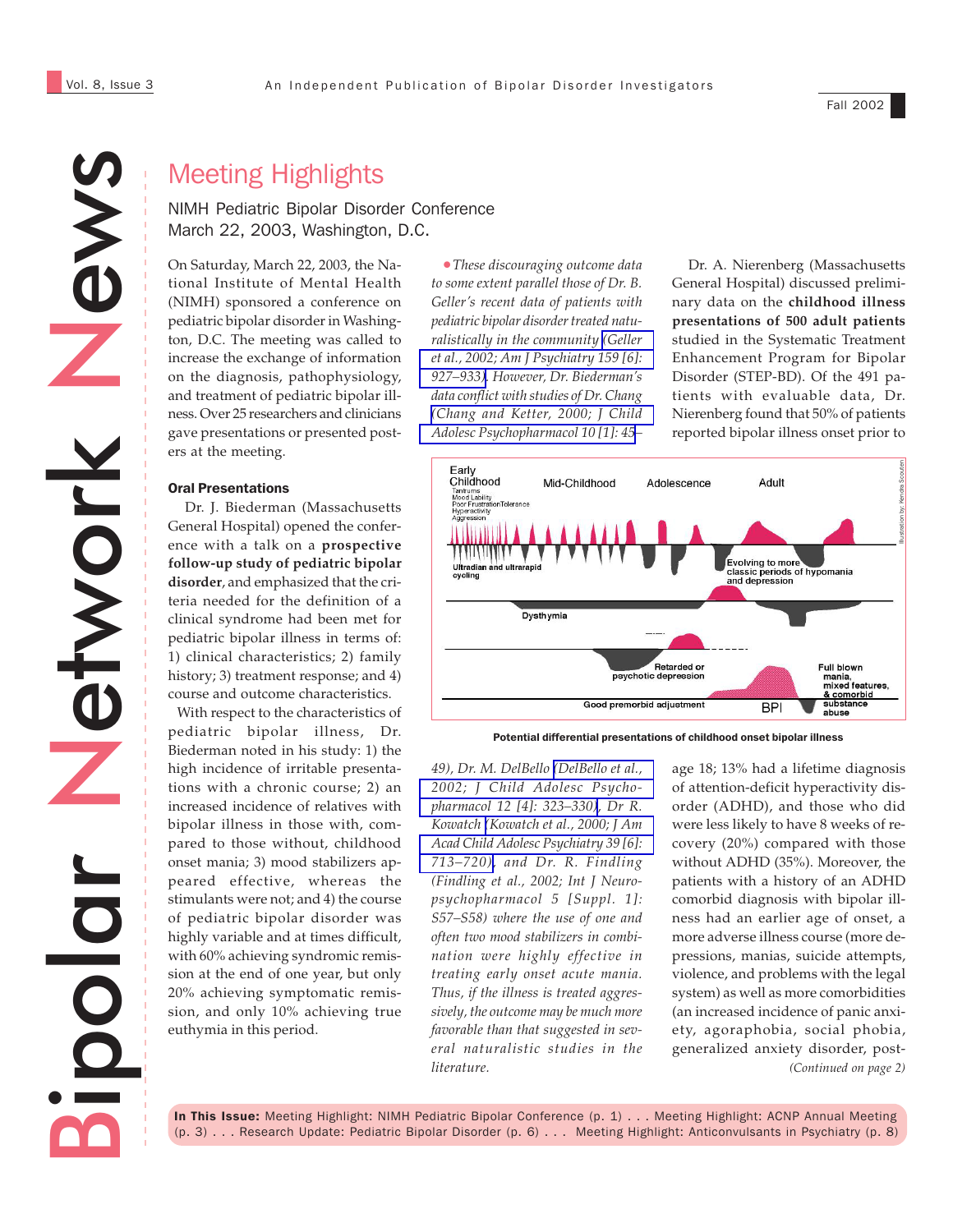### Meeting Highlights: Pediatric Bipolar Disorder

*(Continued from page 1)*

traumatic stress disorder [PTSD], and alcohol and drug use).

 The clinical features of children presenting with **bipolar depression** compared with those presenting with unipolar depression were compared by Dr. J. Wozniak (Massachusetts Gen-

*". . . the patients with a history of an ADHD comorbid diagnosis and bipolar illness had an earlier age of onset, a more adverse illness course . . . as well as more comorbidities."*

eral Hospital); those children with bipolar depression versus children presenting with unipolar depression had a higher incidence of sad/low mood (69% vs 50%), conduct disorder (60% vs 12%), and oppositional defiant disorder (63% vs 30%). The bipolar children also had more anxiety

disorders and relatives with anxiety disorder family histories.

 Dr. P. Davanzo (University of California at Los Angeles) reported a higher level of the **choline/creatine ratio** in children with a bipolar diagnosis compared to children with intermittent explosive disorder or controls. Moreover, scores on the Young Mania Rating Scale (YMRS) were directly correlated with the ratio.

 Dr. M. DelBello (University of Cincinnati) reported her functional magnetic resonance imaging (fMRI) findings of **decreased thalamic volumes** in those with pediatric bipolar disorder, but increased thalamic volumes in adults with bipolar disorder. Dr. DelBello's study was a comparison of 12 control subjects, 13 first-episode bipolar patients, and 8 multiple-episode bipolar patients. Patients with either type of bipolar presentation had increased activity in anterior limbic structures, but those with multiple episodes had higher levels of activity in the dorsolateral prefrontal cortex in the anterior cingulate, as well as hippocampal activation, which Dr. DelBello thought was attributable to these patients having to work harder and recruit other structures for increased use of memory

processing to do a task that others did more automatically. The task the patients performed during fMRI was a block design test for sustained attention. The multiple episode patients also had more performance deficits in this task, suggesting the possibility that those with repeated episodes of bipolar illness may be at risk for altered brain activation patterns and some degree of psychological dysfunction.

 An **early age of onset** of bipolar illness might be a heritable trait, suggested Dr. S. Faraone (Massachusetts General Hospital), and he found three potential genetic loci associated with it. These loci were on chromosomes 12, 14 and 15, and are at different loci than others have found for the vulnerability to bipolar illness itself.

• *So far, the hope for breakthroughs in the diagnosis and identification of vulnerability factors for bipolar illness based on traditional gene searches has not been highly productive. It is likely that there will be multiple genes of small effect and these may differ among different ethnic groups or even families.*

 Dr. E. Leibenluft (NIMH) reviewed her **neurophysiological findings** in children with bipolar illness; she found that children with bipolar illness had problems with delayed spatial memory rather than immediate spatial memory, and that they had problems with response inhibition on attentional tasks. Most interestingly, she found that children had no problems recognizing facial emotion in pictures of adults, but they had a considerably increased number of errors in recognizing facial emotion in children. In particular, those children with bipolar disorder mistook neutral and other affective facial expressions for anger.

 Dr. M. Pavuluri (University of Illinois at Chicago) and Dr. M. Fristad (Ohio State University) outlined their **psychotherapeutic programs** for children with bipolar disorder (Child and Family-Focused Cognitive Behavior Therapy [CFF-CBT] and Multifamily Psychoeducation Groups [MFPG], respectively) that sequentially involve education around symptoms and medication, developing a treatment team system for dealing with negative family interactions, and then building coping skills, problem solving techniques, and communication skills. There are also components in their programs for helping with nonverbal skills such as misreading a person's expression of anger.

*(Continued on page 11)* A **family-focused treatment program** for bipolar adolescents was reviewed by Dr. D. Miklowitz (University of Colorado). He presented data that showed family-centered treatment approaches clearly decrease

### Bipolar Network News

Editor-in-Chief: Robert M. Post, MD Associate Editor: Gabriele S. Leverich, MSW Managing Editor: Chris S. Gavin

The *BNN* is published three times a year by investigators working with patients with bipolar disorder to better understand the long-term course and treatment of the illness. The newsletter is available free of charge to all who request it. Although the editors of the *BNN* have made every effort to report accurate information, much of the work detailed here is in summary or prepublication form, and therefore cannot be taken as verified data. The *BNN* can thus assume no liability for errors of fact, omission, or lack of balance. Patients should consult with their physicians, and physicians with the published literature, before making any treatment decisions based on information given in this issue or in any issue of the *BNN*.

Publication of the *BNN* is made possible by an unrestricted grant from Janssen Pharmaceutica [\(http://us.janssen.com](http://www.janssen.com/)), a division of the Johnson and Johnson company.

The opinions expressed in the *BNN* are solely those of the editors, and do not represent the views of the National Institute of Mental Health or any other scientific entity or foundation. For any comments or suggestions you may have, or to be placed on the mailing list, please contact us at:

### Bipolar Network News NIMH

10 Center Drive MSC 1272 Bldg. 10, Room 3S239 Bethesda, MD 20892-1272 Telephone: (301) 435-2529 Fax: (301) 402-0052 Website: www.bipolarnews.org E-Mail: info@bipolarnews.org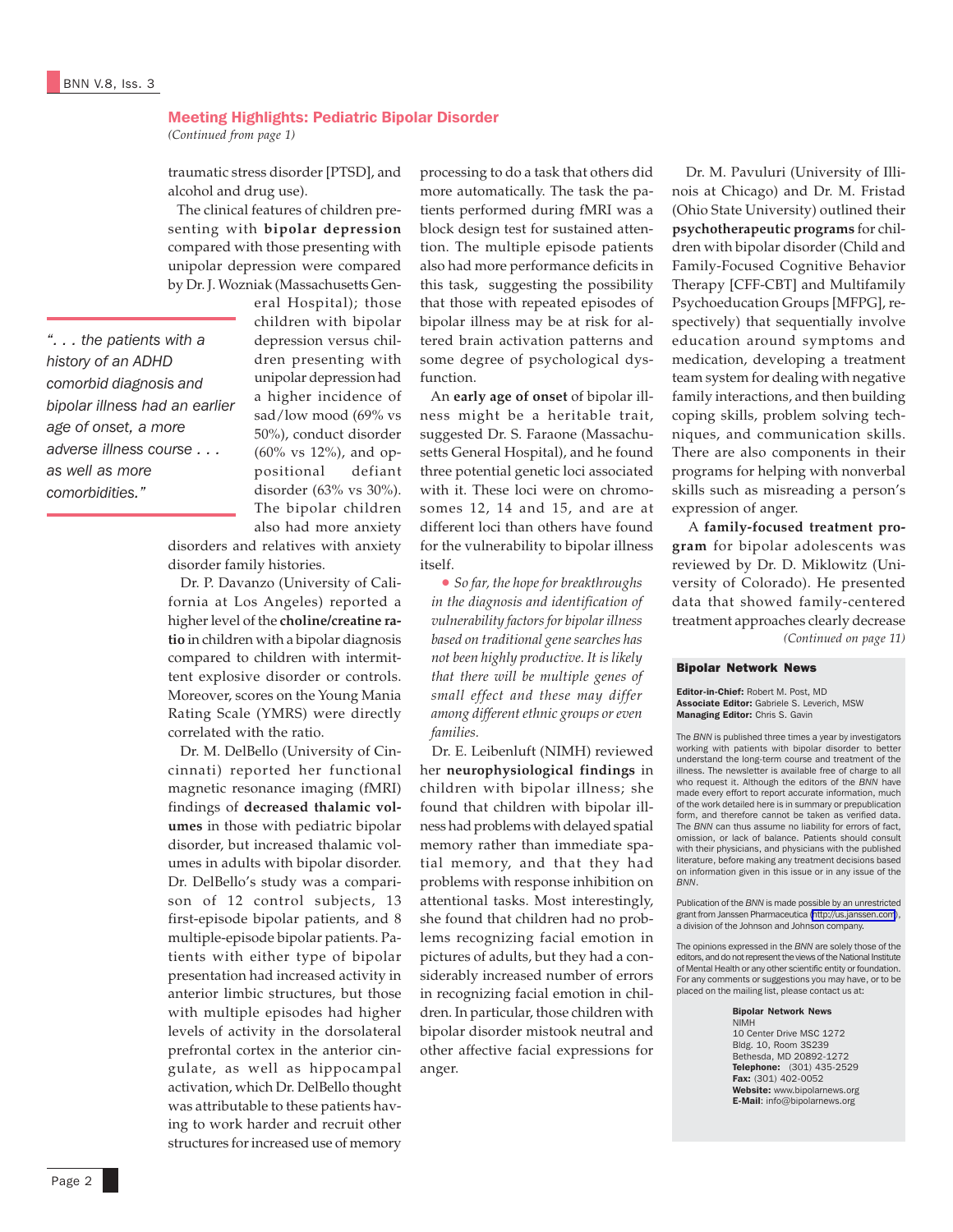# Meeting Highlights

41st Annual American College of Neuropsychopharmacology (ACNP) Meeting December 8–12, 2002, San Juan, Puerto Rico

The 2002 meeting of the American College of Neuropsychopharmacology (ACNP) was a landmark meeting with regards to many of its findings, as well as to a substantial focus on findings pertinent to bipolar illness. Three different areas of evidence from the meeting indicated a shift in our understanding of bipolar disorder and schizophrenia; these three areas were: (a) brain microstructure; (b) genetic vulnerability factors, and (c) glial cell pathology.

### Glia and Bipolar Disorder

 Dr. P. Hayden (University of Pennsylvania) gave a talk on the **tripartite synapse**, indicating that glial cells are a crucial component of the synapse, which also includes pre-synaptic and post-synaptic neurons. Dr. Hayden described the three types of glial cells in the brain. First, astrocytes are the critical third member of the tripartite synapse and increase uptake of potassium neurotransmitters (particularly glutamate), release neurotrophic factors, and provide metabolic support. He indicated that there are ten billion neuronal cells in the brain, and humans have a 10-to-1 ratio of glia to neurons (rodents have a 1-to-1 ratio); therefore, human brains have 100 billion glial cells. With each glial cell participating in about 140,000 synapses, astrocytes thus participate in zillions of synaptic connections necessary for normal neuronal function, learning, and memory. These astroglial cells participate in the glutamine-glutamate shuttle, as well as regulating lactate, blood flow, and neurotrophic factors. Glial failure to clear synaptic glutamate or lactate could account for some of the neuropathological disturbances seen in these major psychiatric illnesses (see Dr. Renshaw, below). In this way, deficits in glial cell number and activation,

as measured by glial fibrillary acidic protein (GFAP), could not only have important effects on synaptic function, but also on the neuronal cell loss and elevated lactate levels seen in bipolar disorder and schizophrenia.

 The second type of glial cell makes myelin. In the central nervous system they are called oligodendrocytes and those that make myelin in the peripheral nervous system are called Schwann cells. There is evidence of disturbances of myelin, not only in the classic demyelinating illness of multiple sclerosis, but now also in schizophrenia and major depression. The third major type of glial cells are called microglia, and participate in phagocytosis (eating microbes and other cells), in the release of cytokines,

and in providing the immune mechanisms of the central nervous system. In this same symposium, Dr. G.

Rajkowska presented data on the neural and glial deficits that she has found in both bipolar illness and schizophrenia and Dr. K. Davis described the multiple lines of evidence that implicate altered oligodendrocyte function in schizophrenia. There is clear evidence that glial cell pathology plays an important role in bipolar disorder and schizophrenia; this has now been almost unequivocally documented for schizophrenia, and to a slightly lesser extent for bipolar illness as well.

### Neuroanatomy

 Dr. L. Altshuler (University of California at Los Angeles) presented data showing an **increased size of the amygdala** in patients with bipolar illness. This finding has now been replicated by five other research groups. Dr. Altshuler reported that age and the size of the left amygdala were normally correlated in volunteers, whereas in similar adolescents with bipolar illness, age was posi-

tively correlated with size of the left amygdala.

 *• These data, along with Dr. Altshuler's previous observations that the number of manic hospitalizations was correlated with increased size of the left amygdala, suggests a developmental alteration in the size of the left amygdala in patients with bipolar illness, and one that could be affected by illness-related variables.*

 Dr. A. Kumar (University of California at Los Angeles) presented data from a study using a new neuroimaging technique, called **magnetization transfer** (MT). MT allows researchers to examine the biophysical characteristics of specific brain regions using magnetic resonance methods, and provides an MT ratio image (MTR) that reflects demyelination and axonal damage in neuropathological studies. In a study of eight patients with late life major depression versus eight nondepressed controls, there were significant reductions in MTR in the basal ganglia and occipital white matter, as well as in the genu and splenium of the corpus callosum. These same patients with late-life depression had white matter and subcortical nuclei that appeared normal using traditional magnetic resonance imaging (MRI) techniques.

 *• Major meta-analyses consistently indicate that patients with bipolar illness have increased white matter hyperintensities on MRI compared with controls. This new study suggests that even when the brain looks normal on MRI, it may have evidence of demyelination and axonal damage with MT. Clear evidence of white matter hyperintensities is seen in the demyelinating disease of multiple sclerosis and are associated with altered motor function and a high incidence of affective disturbances as well. These new data suggest the possibility that a component of demyelination that had been*

*(Continued on page 4)*

- What is the importance of a loss of normal glial function in bipolar patients?
- How is lithium involved in glial growth?
- What are the different ways that lithium is beneficial to your health?

For the answers to these questions, along with a useful illustration of the tripartite synapse



and a table outlining the potential neurotrophic and neuroprotective effects of bipolar illness, lithium, valproate, and the antidepressants, visit the Research News section of our website, www.bipolarnews.org, under the section ["ACNP Meeting."](http://www.bipolarnews.org/Research%20News.htm)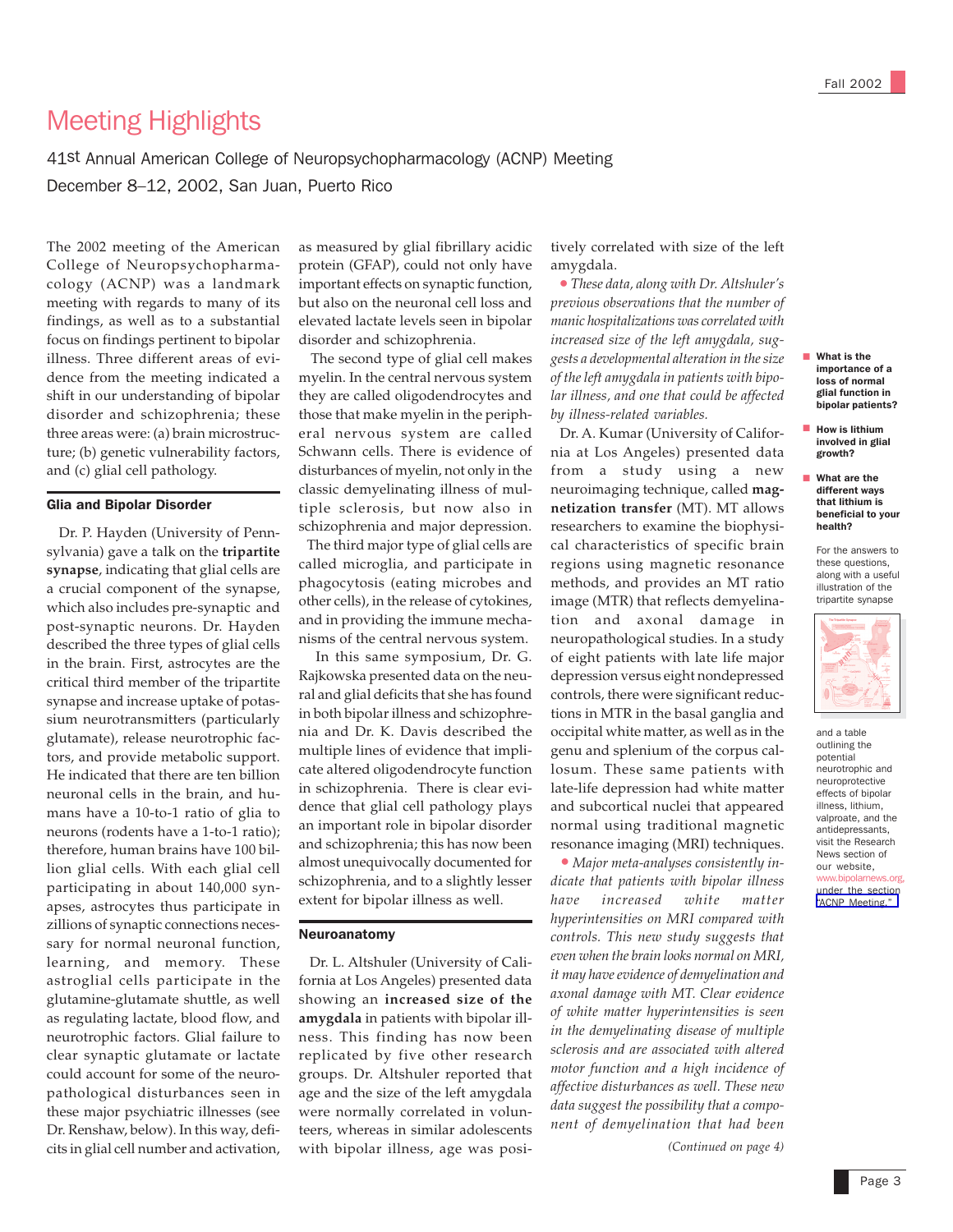## Meeting Highlights: ACNP

*(Continued from page 3)*

*subthreshold for detection, could be relevant to bipolar affective disorder and late life major depression.*

 Dr. J. Lieberman (University of North Carolina) studied the effects of **antipsychotic drugs** (the typical antipsychotic haloperidol [Haldol®] or the atypical antipsychotic olanzapine [Zyprexa®]) on the progression of **brain pathomorphology** in 167 patients with schizophrenia, using structural magnetic resonance imaging (sMRI). After 12 weeks of treatment, there was evidence that

*"...the combination of olanzapine and fluoxetine produced the best rates of response and remission in patients with bipolar depression after eight weeks of double-blind treatment..."*

olanzapine had greater brain sparing effects than haloperidol in whole brain volume, total gray matter, and lateral ventricular volume; these results suggest the possibility that illness progression can be prevented with atypical antipsychotic medication.

 *• It would appear warranted to have a controlled study of atypical antipsychotics with and without lithium augmentation to see if lithium could help prevent schizophrenic-related relapse as well as neuropathological progression, given the new evidence of neuroprotective and glial protective effects of lithium.*

 Dr. P. Renshaw (McLean Hospital, Massachusetts) reported that after 12 weeks of treatment, **olanzapine reduced** frontal lobe **lactate levels** in proportion to the degree of treatment response in patients with first episode psychoses, on proton magnetic resonance spectroscopy (1 H-MRS). Lactate is a neurochemical that increases with mitochondrial dysfunction. Dr. Renshaw also found that lactate appeared to be a chemical marker for frontal hypometabolism and suggested that strategies to reduce brain lactate levels may offer novel therapeutic approaches to treatment of both schizophrenia and bipolar disorder, as he has also found elevated brain lac-

tate levels in depressed, unmedicated bipolar subjects.

 *• High plasma levels of lactate achieved with experimental lactate infusions are associated with the induction of panic attacks in patients with panic disorder. The link between the brain and plasma lactate levels, and each to psychopathology, remains to be further explored.*

### Mechanisms of Action

 Dr. H. Einat (NIMH) found that in rodents, both lithium and valproate (Depakote, Depakene®) upregulated signaling in the **extracellular signalrelated kinase** (ERK) pathway, which is utilized by the neurotropins.

• *These data support the view that not only lithium, but also the mood stabilizer valproate, can promote neuronal growth and regeneration, as well as protect neurons against trophic factor deprivation and amyloid beta peptide toxicity.*

 Dr. L. Santarelli (Columbia University) noted that antidepressants usually have a delayed onset, which suggests that their action results from slowly developing changes in the brain. Many antidepressants have been found to increase neurogenesis (birth of new neurons and integration into the hippocampus) in the dentate gyrus of an adult animal. In Dr. Santarelli's study with mice, he showed that **disrupting antidepressant-induced neurogenesis** with x-irradiation prevented the behavioral effects of two different classes of antidepressants in animal models. He also found that animals that had their 5-  $HT_{1A}$  receptor removed did not experience the usual effects of the serotonin-selective antidepressant fluoxetine (Prozac®) on neurogenesis and rodent behavior in pertinent animal models.

• *These data for the first time raise the possibility that stimulation of neurogenesis could account for some of the behavioral effects of chronic antidepressant treatment.*

### Pharmacotherapy

 Dr. D. Robinson (Melbourne, Florida) examined the long-term safety of the formulation of **selegiline** (Eldepryl®, a selective monoamine oxidase-B inhibitor) as a **transdermal patch** for use in major depression. In 312 patients randomized to either the selegiline patch or placebo, relapse rates after one year were 16.8% for those treated with selegiline versus 30.7% in the placebo-treated subjects. This transdermal (absorbed through the skin) delivery of a monoamine oxidase inhibitor was safe, as there were no acute hypertensive crises or serious drug-drug interactions. The most common side effects were irritation at the application site (15.5% with selegiline, 3.7% with placebo), headache (12% vs. 9.8%), and insomnia (10.1% vs. 6.7%).

 Dr. R. Baker (Eli Lilly) found that the combination of **olanzapine and fluoxetine** produced the best rates of response and remission in patients with bipolar depression after eight weeks of double-blind treatment, versus treatment with olanzapine in monotherapy or with placebo. Treatment-emergent mania did not differ between the groups (5–6%).

 In a retrospective study, Dr. A. Metz (GlaxoSmithKline) found that the combination of **lamotrigine** (Lamictal®) **and valproate**, *with the recommended reductions in the titration schedule of lamotrigine*, was effective and well-tolerated in 201 patients with bipolar I disorder.

*(Continued on page 10)* Dr. G. Sachs (Massachusetts General Hospital) studied the effects of **quetiapine** (Seroquel®) or placebo in 91 bipolar I manic patients, used as an adjunct to a mood stabilizer (either lithium or valproate). He found a superior efficacy of quetiapine as an adjunct to lithium or valproate over treatment with a mood stabilizer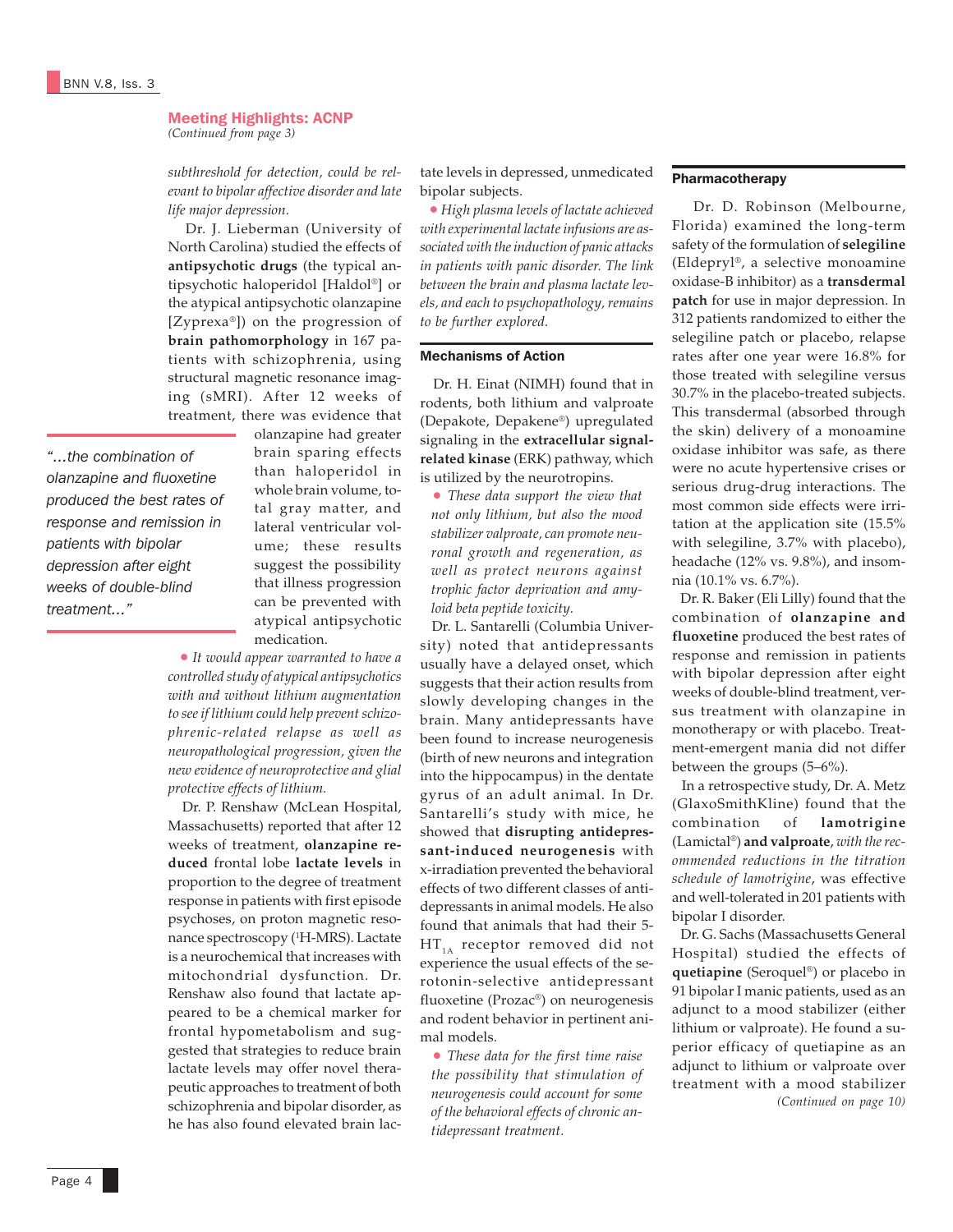The Child and Adolescent Bipolar Foundation has an excellent, well-organized web site ([www.bpkids.org](http://www.bpkids.org)) with a large amount of useful information for parents of bipolar kids. Membership in the foundation is free to parents, guardians, and others caring for children with early-onset bipolar disorder. Listed below are the many categories of information available on the site.

### FRONT DESK

Welcome About CABF Breaking News Mission Goals Printed Materials Mailing List Sign-up Join CABF Become a Donor Become a Sponsor CABF Web site Tour Web Site Map Calendar Press Room Suicide Hotlines

### LEARNING CENTER

About Early-Onset Bipolar Disorder Timeline Educating the Child With Bipolar Disorder Legal Issues **Newsletter** References Research Studies Mood Charts Brain Images Glossary Reference Room

### COMMUNITY CENTER

Message Boards Chat Rooms Chat Abbreviations Support Groups Find a Doctor **Newsletter Gallerv** Bookstore Giftshop Research Studies Suicide Hotlines Mood Charts



### RESOURCES

Printed Materials State Resources Supplemental Security Income International Resources Bookstore Research Studies CABF Message Boards Directory of CABF Professional Members Directory of Support Groups Reference Room

### CABF PEOPLE

Members Board of Directors Professional Advisory Council Staff and Team Leaders CABF Teams Donors **Organizational**  Donors Photo Album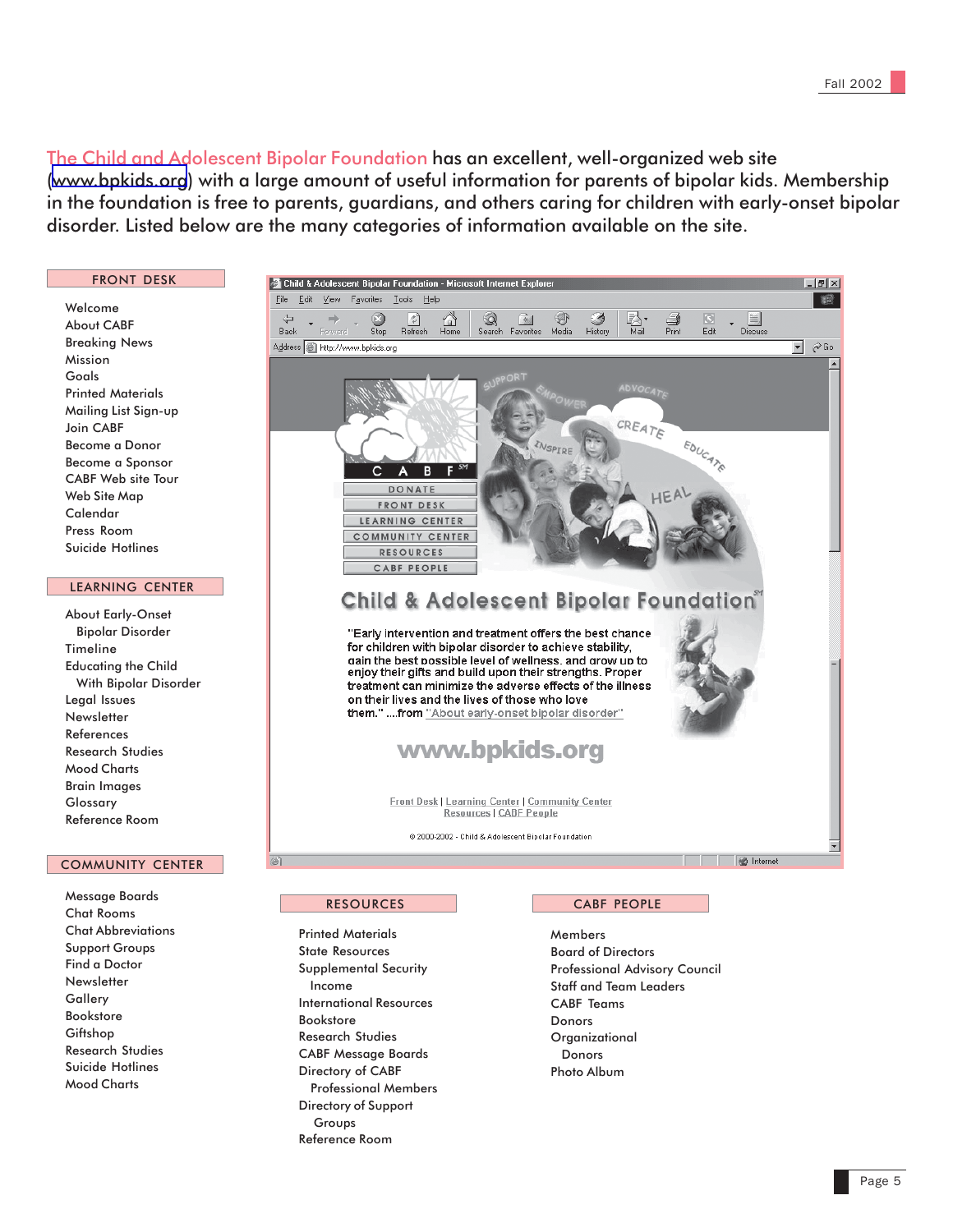# Research Update

Conference on Pediatric Bipolar Disorder Boston, Massachusetts, March 2002 *Biological Psychiatry, Vol. 53, Number 11, June 1, 2003*

"The delay in research on bipolar illness in children for almost 50 years after lithium became available for treatment of mania in adults is a tragic chapter in the history of child psychiatry. Emil Kraepelin himself described mania in young children and adolescents in 1921, and more than 400 case reports have appeared in the medical literature since the middle of the 19th Century...

"Research on childhood mania and bipolar disorder remained largely unfunded at the federal level until the mid-1990s, while youth with bipolar disorder continued to suffer and die from an illness that, according to some leaders in child psychiatry, was exceedingly rare in children, if it existed at all... A breakthrough occurred when a consensus conference of child psychiatry researchers convened by the NIMH agreed, at last, that bipolar illness could, in fact, be diagnosed in children before puberty.

"Bipolar disorder with onset in childhood derails mood, energy, cognition, and behavior just when external social networks—as well as neural networks within—are undergoing crucial development, and learning is at a premium...Parents of children currently being diagnosed are in the unenviable position of learning the name of the medical disease assaulting their children's brains and threatening their lives and then being informed that there are no medications approved for children by the U.S. Food and Drug Administration (FDA) to prevent these tragic outcomes... Doctors asked to treat a child with severe depression and a family history of bipolar disorder must weigh the risk of triggering mania with antidepressants against the risk of brain damage and suicide incurred by *not* treating the child's depression.

"Families affected by bipolar disorder in children have reason to celebrate increased investment by the NIMH in research. This issue of *Biological Psychiatry* heralds the first in a series of annual scientific conferences at which researchers will gather to share findings, develop a common language, and forge collaborative relationships."

> Martha Hellander, Child & Adolescent Bipolar Foundation *"Pediatric Bipolar Disorder: The Parent Advocacy Perspective,"* pp. 935*–*937

"...since structured diagnostic interviews are usually administered by trained raters, questions have been raised regarding their reliability for accurately identifying complex conditions such as juvenile mania... one approach to deal with this issue is to directly compare information on childhood-onset bipolar disorder derived from a structured diagnostic interview administered by trained rater with that of an expert clinician.

"We separately and independently assessed 69 youths recruited for a study of mania in childhood, all but 2 of whom experienced mania, with a structured diagnostic interview administered by trained psychometricians and a clinical assessment by a board-certified child and adolescent psychiatrist (JW) who was blind to the structured interview results... The expert clinician interview confirmed the structured diagnostic interview–derived diagnosis of mania (Bipolar I) in all but two cases (97% agreement).

The special June 1, 2003, issue of the journal *Biological Psychiatry* has 16 articles that were derived from presentations given at a conference on pediatric bipolar disorder in March of 2002. The following are direct excerpts from that issue (with the exception of words in brackets *[example]*, added by the *BNN* for clarity). To read the abstracts of all 16 articles, go to the following website: [www.sciencedirect.com/science/issue/4982-2003-999469988-](http://www.sciencedirect.com/science?_ob=IssueURL&_tockey=%23TOC%234982%232003%23999469988%23433221%23FLA%23Volume_53,_Issue_11,_Pages_931-1068_(1_June_2003)&_auth=y&view=c&_acct=C000050221&_version=1&_urlVersion=0&_userid=10&md5=631927ae976b01a775e3c4a4b12e908b) [433221](http://www.sciencedirect.com/science?_ob=IssueURL&_tockey=%23TOC%234982%232003%23999469988%23433221%23FLA%23Volume_53,_Issue_11,_Pages_931-1068_(1_June_2003)&_auth=y&view=c&_acct=C000050221&_version=1&_urlVersion=0&_userid=10&md5=631927ae976b01a775e3c4a4b12e908b).

"These results indicate that structured interview–derived diagnoses of pediatric bipolar disorder are very likely to be corroborated by clinician assessment and support the utility of structured interviews as diagnostic aids for the identification of pediatric bipolar disorder... as much of the controversy surrounding the diagnosis of pediatric-onset mania arises from the definition and threshold for endorsing symptoms such as euphoria, irritability, and grandiosity in children, the field will benefit from structured interviews that better exercise the definition of these symptoms."

> Janet Wozniak, Michael Monuteaux, Jennifer Richards, Kathryn Lail, Stephen Faraone, and Joseph Biederman, Massachusetts General Hospital (JW) *"Convergence Between Structured Diagnostic Interviews and Clinical Assessment*

*on the Diagnosis of Pediatric-Onset Mania,"* pp. 938–944

"In a series of studies, our group attempted to delineate the relationship between bipolar *[BPD]* and conduct disorder *[CD]*... Symptoms of CD were almost identical in CD children irrespective of the comorbidity with BPD, and the same was true for manic symptoms. Patterns of psychiatric comorbidity with other disorders also supported the conclusion that the diagnostic overlap between BPD and CD was true psychiatric comorbidity rather than a lack of differentiation of the current diagnostic system: children with CD had correlates of CD, children with BPD had correlates of BPD, and children with CD+BPD had correlates of both. Familial risk analyses also supported this conclusion: CD and BPD bred true in families of children with either disorder, with increased family risk for both disorders in children with both disorders. More specifically, our studies show that the comorbid condition may share a specific familial etiology.

"Our data suggest that when BPD and CD co-occur in children, both are correctly diagnosed. In these comorbid cases, CD symptoms should not be viewed as secondary to BPD, and manic symptoms should not be viewed as secondary to CD."

> Joseph Biederman, Eric Mick, Janet Wozniak, Michael Monuteaux, Maribel Galdo, and Stephen Faraone, Massachusetts General Hospital (JB) *"Can a Subtype of Conduct Disorder Linked to Bipolar Disorder Be Identified? Integration of Findings from the Massachusetts General Hospital Pediatric Psychopharmacology Research Program,"* pp. 952–960

"The diagnosis of a manic or hypomanic episode in a child requires not only that the child can experience manic symptoms but also that these symptoms can be reported accurately. The gradual development of metacognition, that is, children's ability to reflect on their own thoughts, constrains their ability to report some of the key symptoms of mania... Moreover, young children's ability to give accurate accounts of past problems and of how long they lasted is limited. This means that studies of mania in young children often have to rely on accounts from parents... or on accounts from parents corroborated by children. By contrast, studies of adults will usually obtain information about the patient's mental state by a direct interview (although in severe cases this will often need to be corroborated by information from a close relative or friend).

*(Continued on page 7)*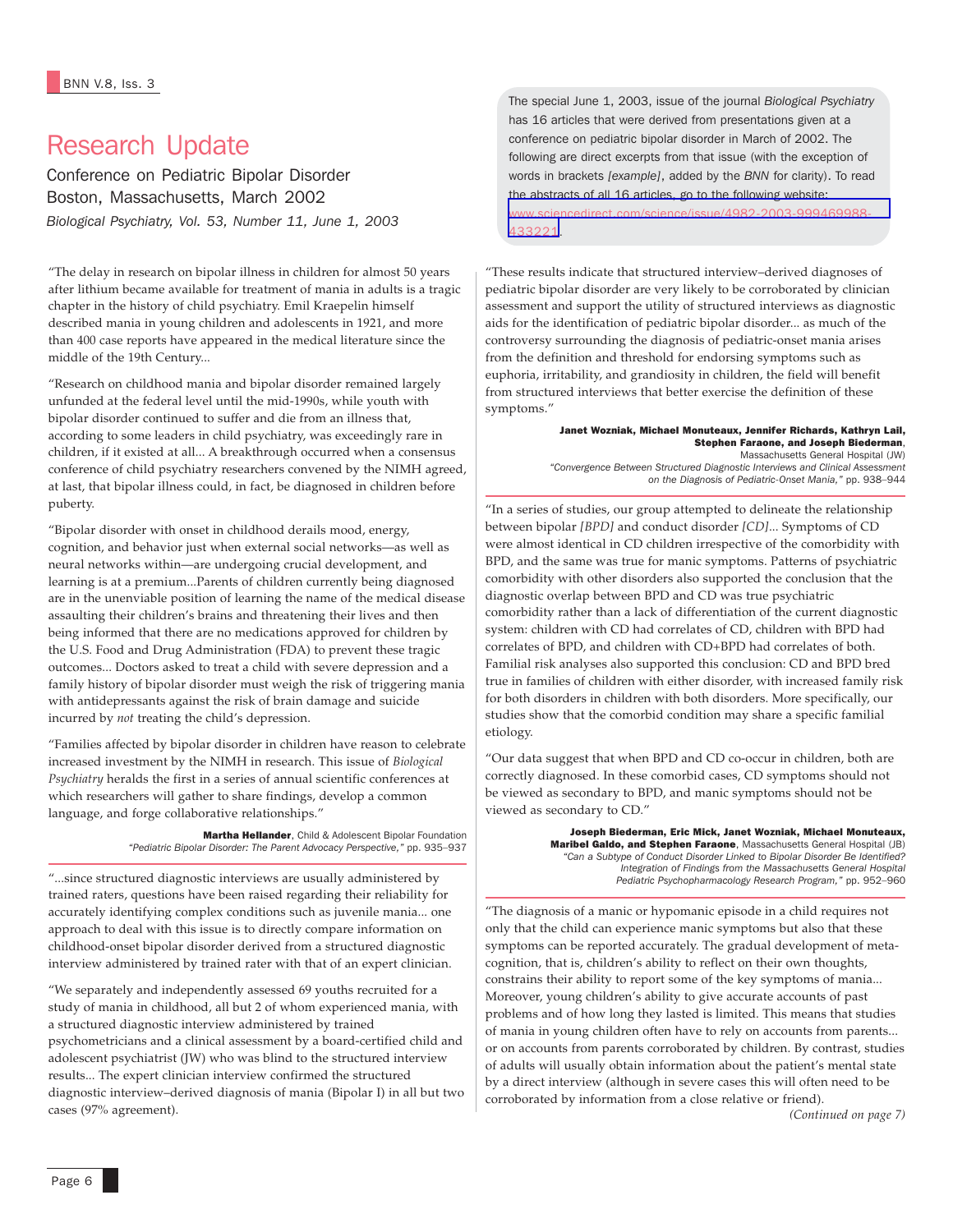### Research Update

*(Continued from page 6)*

"... the available data suggest that preadolescent mania is less common than adult mania and differs in that it shows a male preponderance and a greater degree of comorbidity with disruptive behavior disorders."

> Richard Harrington and Tessa Myatt, Royal Manchester Children's Hospital, UK *"Is Preadolescent Mania the Same Condition as Adult Mania? A British Perspective,"* pp. 961–969

"The familial aggregation and genetic transmission of bipolar disorder has been consistently demonstrated through family, twin, and adoption studies. These studies show that early onset of the disorder confers a greater familial risk to relatives, but relatively little is known about genetic transmission in families having juvenile-onset cases.

"Although there are few genetic epidemiologic studies of juvenile-onset bipolar disorder, the evidence from extant studies is clear: this form of bipolar disorder aggregates in families and appears to be highly heritable. It is not yet known if this aggregation is due to genetic or environmental sources, as twin studies of juvenile-onset bipolar disorder are lacking; however, twin and adoption studies of broad-spectrum bipolar disorder clearly demonstrate the high heritability of the disorder, with a minority of disease risk attributable to shared and unique environmental experiences."

> Stephen Faraone, Stephen Glatt, and Ming Tsuang, Massachusetts General Hospital (SF) *"The Genetics of Pediatric-Onset Bipolar Disorder,"* pp. 970–977

"The purpose of this study was to develop prospective data on the effectiveness of combination pharmacotherapy of children and adolescents with bipolar disorder during a 6-month period of prospective, semi-naturalistic treatment. Thirty-five subjects, with a mean age of 11 years, were treated in the extension phase of this study after having received 6–8 weeks of acute treatment with a single mood stabilizer. The extension phase of this study lasted for another 16 weeks, for a total of 24 weeks of prospective treatment. During this study phase, subjects were openly treated, and they could have their acute-phase mood stabilizer switched or augmented with another mood stabilizer, a stimulant, an antidepressant agent, or antipsychotic agent, if they were assessed to be a nonresponder to monotherapy with their initial mood stabilizer.

"During the extension phase of treatment, 20 of 35 subjects (58%) required treatment with one or two mood stabilizers and either a stimulant, an atypical antipsychotic agent, or an antidepressant agent. The response rate to combination therapy was very good, with 80% of subjects treated responding to combination therapy with two mood stabilizers after not responding to monotherapy with a mood stabilizer... A significant proportion of these pediatric bipolar subjects required treatment of comorbid ADHD before they became improved in overall functioning–– mood and attention... Our experience in this study was that the addition of a low-dose stimulant to this subject's mood stabilizers would in many cases markedly improve the child's ADHD symptoms without exacerbating the mood disorder. This finding runs against the prevailing clinical wisdom, which holds that stimulants may exacerbate manic symptoms in bipolar patients... The critical issue appears to be the sequence of treatment, with the patient's bipolar disorder treated before stimulant medication is added or reintroduced."

Robert Kowatch, Gopalan Sethuraman, Judith Hume, Michelle Kromelis, and Warren Weinberg, University of Cincinnati Medical Center (RK) *"Combination Pharmacotherapy in Children and Adolescents with Bipolar Disorder,"* pp. 978–984.

"Initially, we developed two versions of psychoeducational intervention. One was a 1-hour workshop for parents of children psychiatrically hospitalized for any major mood disorder. This brief format was conceptualized to cover the "basics" (i.e., long enough to provide meaningful information but brief enough that already stressed parents of acutely ill inpatients would find time to attend)... First, we evaluated the impact of 1-hour psychoeducational workshops... Participants were 25 parents of 20 patients, 25% of whom had bipolar disorder... We found that workshop participants, especially fathers, experienced significant knowledge gain after attending the 1-hour workshop.

"The second version was multifamily psychoeducation groups (MFPG), designed for outpatient children with any major mood disorder and their parents. MFPG initially was administered in six 75-minute sessions in a manual-based, multifamily group format... Based on feedback received in our randomized, controlled pilot study, we expanded MFPG to eight 90 minute sessions... Each of the eight sessions is highly formatted with specific content to be taught and skills to be practiced. Thus, MFPG is not the same as a support group, the focus of which is often more on exchanging stories of success and frustration.

"... we completed a small, nonrandomized program evaluation of the sixsession MFPG program for nine parents and children, three of whom had bipolar disorder... all eight subscales improved in the predicted direction from pretreatment to posttreatment (mothers and fathers each reported increased positive attitudes and behaviors toward their children and decreased negative attitudes and behaviors toward their children...

"Third, we conducted a small-scale randomized, controlled trial of the six-session MFPG with 35 families of children aged 8 to 11 with mood disorders... MFPG parents demonstrated significantly more knowledge than the wait-list control (WLC) families immediately after intervention, [and] this gain was sustained at the 6-month follow-up. Multifamily psychoeducation group children reported a significant gain in social support from their parents and a trend toward increased gain from their peers at the 6-month follow-up, compared to WLC children."

### Mary Fristad, Stephen Gavazzi, and Barbara Mackinaw-Koons,

Ohio State University (MF) *"Family Psychoeducation: An Adjunctive Intervention for Children with Bipolar Disorder,"* pp. 1000–1008

"A possible explanation for the ongoing controversy surrounding pediatric bipolar disorder is that differences in assessment methodologies lead to conflicting results. One way to address methodological differences in assessment across studies is to use a single standardized assessment of psychopathology to calibrate the findings reported in different studies.

"To this end, we conducted a meta-analysis of several studies that have employed the Child Behavior Checklist *[CBCL]* in the assessment of children with a diagnosis of bipolar disorder... The CBCL is one of the best-studied, empirically derived, checklists available that measure psychopathology... the CBCL is completed by parents and is scored according to precise algorithms defined in reference to published norms; therefore, it is not susceptible to interviewer biases or variability in assessment and ascertainment methodology. The CBCL and its clinical subscales are also independent of criteria from the Diagnostic and Statistical Manual of Mental Disorders and not limited by the same preconceptions regarding the mood and behavior associated with bipolar disorder in children. *(Continued on page 11)*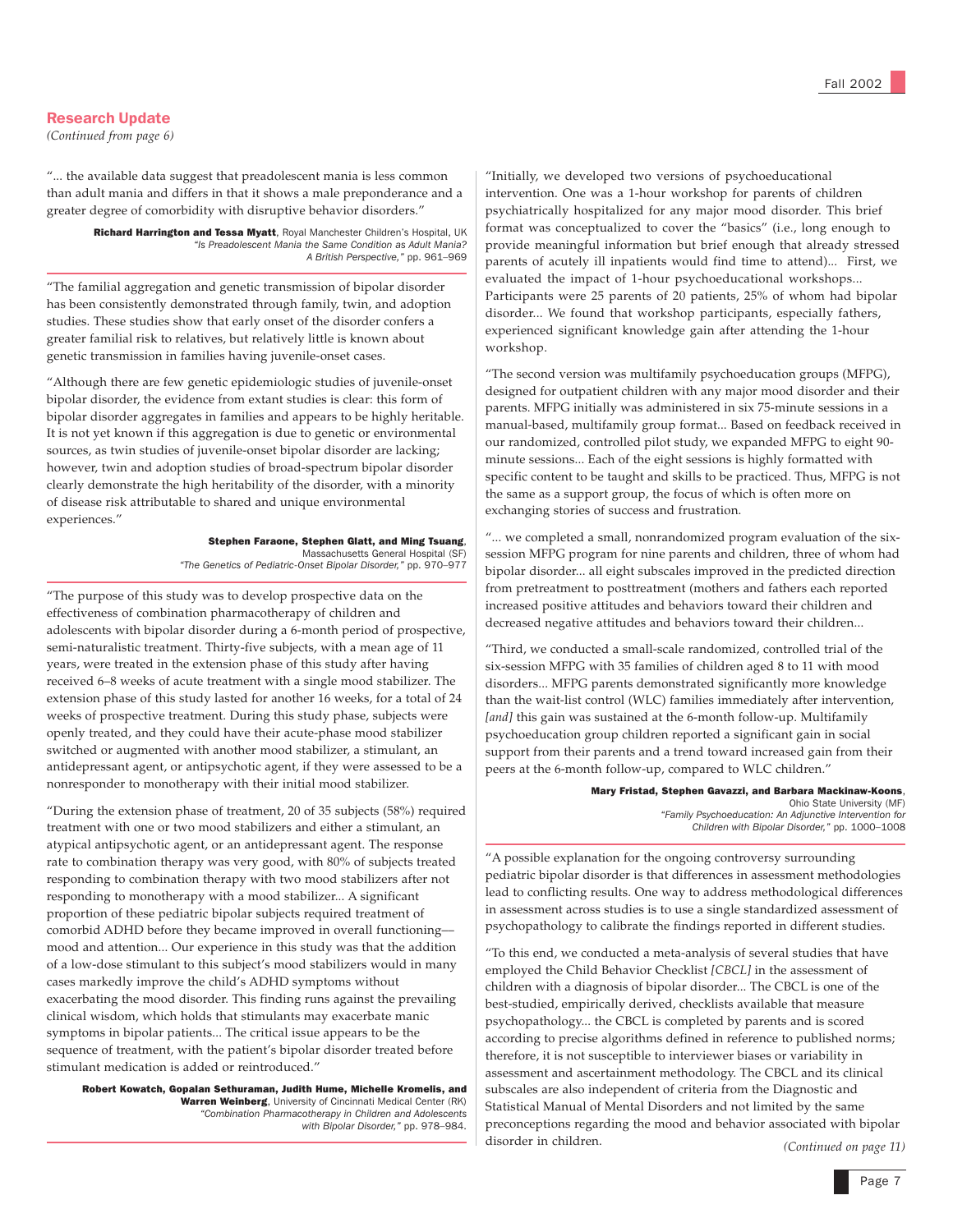# Meeting Highlights

Anticonvulsants in Psychiatry Meeting April 3–5, 2003, Elmau, Germany

Dr. M. Trimble (University College London) reviewed the anticonvulsant drugs from the perspective of their behavioral effects in epilepsy. He noted that the **drugs that increase gamma-aminobutyric acid** (GABA), such as gabapentin (Neurontin®), tiagabine (Gabitril®), and topiramate (Topamax®), all have the possible side effect of depression, suggesting that these agents may not have positive effects on mood in affectively ill patients. In contrast, lamotrigine (Lamictal®) has a much more positive antidepressant profile that even exceeds that of carbamazepine (Tegretol®), which was one of the earliest anticonvulsant drugs noted to have antidepressant effects in patients with epilepsy. Lamotrigine also exceeded the positive antidepressant profile of valproate in positive effects on mood as rated on a common mood state rating instrument.

 Dr. Trimble noted that when topiramate was combined with lamotrigine there was a decrease in the number of adverse psychiatric events in patients with epilepsy compared with topiramate alone. Levetiracetam (Keppra®) also had a substantially lower rate of adverse effects than topiramate and these effects were further reduced with adjunctive lamotrigine.

• *These data further suggest the potential utility of lamotrigine in combination with other anticonvulsants in patients with inadequately responsive primary mood disorder.*

 Dr. H. Emrich (Hannover Medical School, Germany) reviewed the data on the antimanic efficacy of **oxcarbazepine** (Trileptal®) based on his earlier studies and those of Muller and Stoll (1984). The response rates to oxcarbazepine were 50–80% and equal to those of haloperidol (Haldol®) and lithium in double-blind randomized studies. Oxcarbazepine has a chemical structure very similar to carbamazepine, yet oxcarbazepine is less likely to induce enzymes or have pharmacokinetic interactions, which are sometimes prominent with carbamazepine. Oxcarbazepine is therefore easier to use and has fewer side effects, with the exception of a possible substantial lowering of serum sodium levels (hyponatremia). No white blood cell count monitoring is needed for oxcarbazepine as it is for carbamazepine. As such, oxcarbazepine is increasingly being used as an alternative to carbamazepine.

• *For a more complete review of the use of oxcarbazepine in bipolar disorder, see our web site at www.bipolarnews.org.*

 Dr. R. Post (NIMH; *Editor-in-Chief, BNN*) presented data from the Stanley Foundation Bipolar Network (SFBN) revealing that a high percentage of patients in the SFBN continued to have **substantial illness morbidity**, in particular a three-fold greater amount of depression than mania, despite ongoing treatment. Lithium and anticonvulsants were widely used in this patient cohort, and more drugs were used in those with rapid cycling. In the first look at the data from a levetiracetam study in 32 patients with affective disorder, the results did not show a high percentage of responders. However, the early zonisamide (Zonegran®) data show robust antimanic effects in the first week of treatment (see below).

 Dr. Post noted that for the first time, within a class of psychotropic compounds, there are a range of **drugs with positive effects on weight**. Topiramate is associated with weight loss, as is zonisamide; lamotrigine is weight neutral, as is oxcarbazepine.

Dr. H. Grunze of the Stanley Foundation Research Center at the Psychiatric University Hospital of Munich hosted a meeting on recent advances in anticonvulsants in psychiatry from April 3–5, 2003, in Elmau, Germany. Highlights of the meeting included the following presentations

> Modest degrees of weight gain can occur on carbamazepine and gabapentin, with more prominent weight gain in patients on valproate (Depakote®, Depakene®), in parallel with weight gain on lithium (see table, p. 9).

> Despite promising open trials with adjunctive topiramate, four recent, large, **controlled studies of topiramate** in acute mania indicate that it is **not an acute antimanic agent**. Nonetheless, it may have utility in assisting with weight loss. The drug may also be particularly useful in post traumatic stress disorder [\(Berlant 2001;](http://www.ncbi.nlm.nih.gov/entrez/query.fcgi?cmd=Retrieve&db=PubMed&list_uids=11495099&dopt=Abstract) *J Clin Psychiatry* [62 \[Suppl. 17\]: 60–63\)](http://www.ncbi.nlm.nih.gov/entrez/query.fcgi?cmd=Retrieve&db=PubMed&list_uids=11495099&dopt=Abstract) and in **helping to decrease alcohol abuse** [\(Johnson et al., 2003;](http://www.ncbi.nlm.nih.gov/entrez/query.fcgi?cmd=Retrieve&db=PubMed&list_uids=12767733&dopt=Abstract) *Lancet* 361 [\[9370\]: 1677–1685\).](http://www.ncbi.nlm.nih.gov/entrez/query.fcgi?cmd=Retrieve&db=PubMed&list_uids=12767733&dopt=Abstract)

> In a recent randomized study in the SFBN, topiramate and sibutramine (Meridia®, a weight-loss drug) showed parallel degrees of weight loss (Frye et al., 2003). This weight loss averaged about a third of a pound per week, very similar to the weight loss achieved by zonisamide. Whether adjunctive topiramate will emerge as more of a mood stabilizer than sibutramine (which was originally developed as an antidepressant) remains to be examined in the next round of data analysis.

> Dr. C. Normann (University of Freiburg, Germany) presented data from a clinical trial in mainly unipolar patients of **lamotrigine versus placebo**. All patients received paroxetine (Paxil®) as well. Lamotrigine had a more rapid onset of antidepressant effects in unipolar depression than in those patients on placebo.

 Dr. G. Goodwin (University of Oxford, UK) reviewed the literature on **treatment of bipolar depression** and emphasized the great lack of data, par-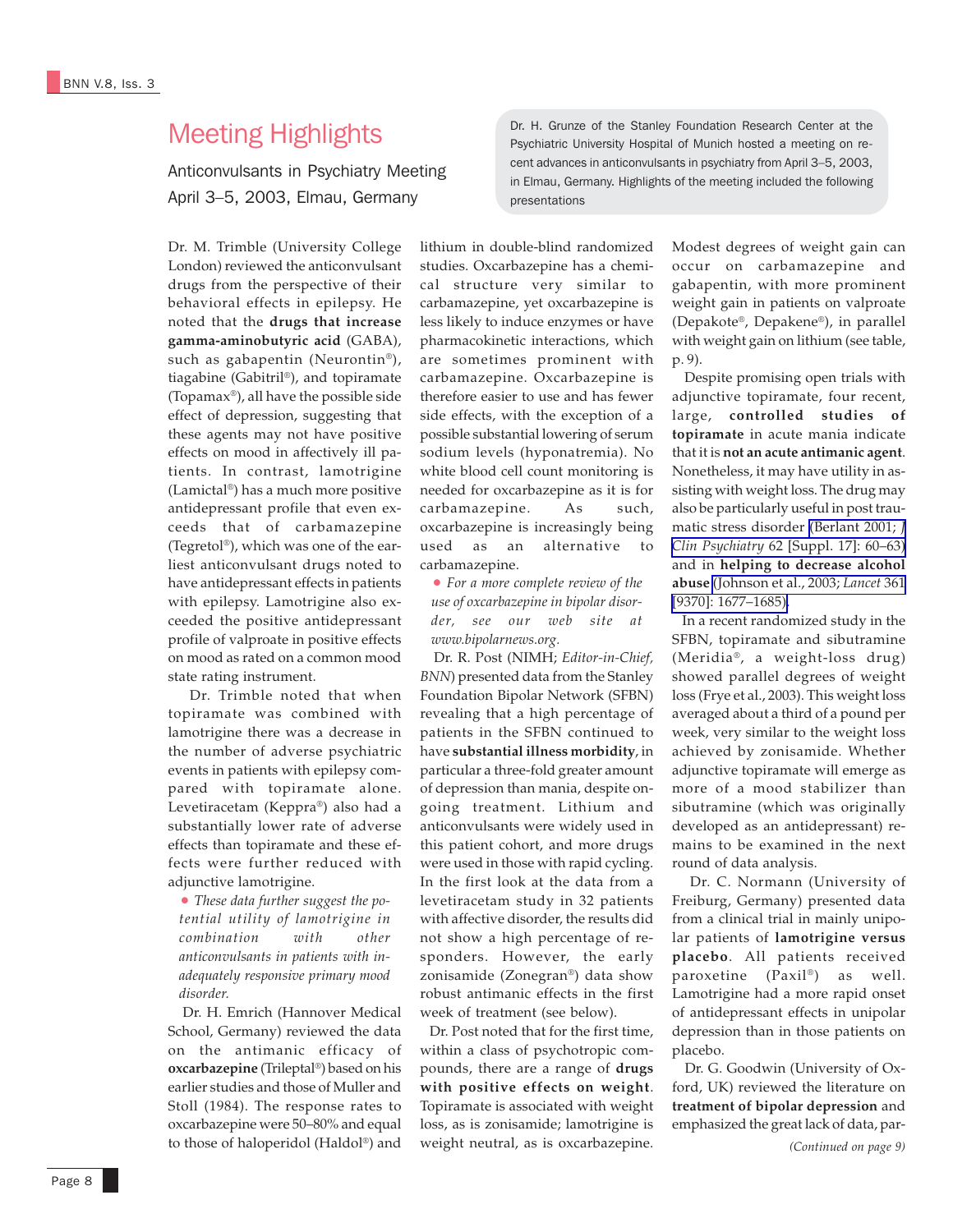### Meeting Highlights: Anticonvulsants

*(Continued from page 8)*

ticularly in comparison to studies in unipolar depression. He noted the recent large, controlled studies of Dr. J. Calabrese and Dr. C. Bowden, which

indicate that lamotrigine has better antidepressant prophylactic effects than lithium, but that lithium has better antimanic effects than lamotrigine. Dr. J. Calabrese explored these prophylactic studies in more detail, emphasizing the overall excellent tolerability of lamotrigine for prevention of depression in those who were recently manic or recently depressed.

 The data of Dr. M. Frye (University of California at Los Angeles) and Dr. G. Obrocea (University of Southern California) was presented by Dr. R. Post; these data compared randomized **monotherapy with lamotrigine to gabapentin and placebo** for six weeks, with subsequent crossovers so that each patient received each of the three drug phases.

Lamotrigine was superior to gabapentin and placebo for depression and overall illness. Lamotrigine improved subjective and cognitive components of depression, including guilt and pessimistic outlook for the future; lamotrigine also decreased somatic concerns, but was not significantly different from the other two phases (gabapentin or placebo) on improving sleep disturbance (lamotrigine is slightly activating). Four of seven patients who had a greater than two week exposure to the lamotrigine/gabapentin combination improved, suggesting that these two drugs with highly complementary mechanisms of action (lamotrigine is largely antiglutamatergic and gabapentin is

largely pro-GABAergic) may be a clinical useful strategy. The combination was well tolerated.

 Dr. K. Oedegaard (University of Bergen, Norway) noted the high rate

Global Assessments of Anticonvulsants in Bipolar Illness Based on SFBN<sup>1</sup> Studies and the Literature

| <b>Category of</b><br><b>Episode Efficacy</b> | <b>Drug</b>       | <b>Mania</b>   | <b>Depression</b> | Prophylaxis  | <b>Weight Gain</b>       |
|-----------------------------------------------|-------------------|----------------|-------------------|--------------|--------------------------|
| $Mania = Depression$                          | <b>ECT</b>        | $+++$          | $+++$             | $\mathbf{u}$ | $\mathbf 0$              |
| Mania > Depression                            | <b>CBZ</b>        | $+++$          | $++$              | $+++$        | $^{+}$                   |
|                                               | OXC               | $(+ + +)$      | ?                 | ?            | $\Omega$                 |
|                                               | <b>VPA</b>        | $+++$          | $+$               | $+++$        | $++$                     |
|                                               | ZON               | $(+ +)$        | $(+)$             | $(+)$        |                          |
| Depression > Mania                            | <b>LTG</b>        | $\blacksquare$ | $+++$             | $+++$        | $\mathbf 0$              |
| Anti-manic?<br>(High-potency BZs)             | KLZ<br><b>LOR</b> | $+$            | $+$               | $+$          | $\mathbf 0$              |
| Non-antimanic<br>(GABAergic)                  | <b>GPN</b>        | $0,-$          | $\blacksquare$    | $^{+}$       | $^{+}$                   |
|                                               | <b>TIA</b>        | $\mathbf 0$    | $\mathbf{u}$      | $\mathbf{u}$ | $\overline{\phantom{0}}$ |
|                                               | <b>TOP</b>        | $\Omega$       | $+$               | $+$          |                          |
| To be determined                              | <b>LFV</b>        | ?              | $(+)$             | ?            | $\mathbf 0$              |
|                                               |                   |                |                   |              |                          |

<sup>1</sup> Stanley Foundation Bipolar Network

**Key:**  $+++$  = excellent;  $++$  = very good;  $+$  = good;  $"$  = equivocal; ( ) = preliminary; 0 = none; ? = unknown; — — = negative weight gain (weight loss)

**Abbreviations:** ECT, electroconvulsive therapy; CBZ, carbamazepine; OXC, oxcarbazepine; VPA, valproic<br>acid; ZON, zonisamide; LTG, lamotrigine; KLZ, clonazepam; LOR, lorazepam; LEV, levetiracetam; GPN<br>gabapentin; TIA, tiag

of comorbidity between **bipolar II illness and migraine**, and suggested that depressed patients with comorbid migraine had a clinical presentation more like bipolar II than unipolar patients. Lamotrigine may also be a particularly useful anticonvulsant for those needing augmentation treatment with clozapine (Clozaril®), because it would not add to clozapine-induced weight gain like valproate would be more likely to do. In a preliminary open study, lamotrigine did not appear to be as effective in augmenting the antipsychotics risperidone (Risperdal®), olanzapine (Zyprexa®), or haloperidol treatment, as it was for clozapine.

 Dr. C. Bowden (University of Texas Health Science Center) noted data showing that **valproate's efficacy** is

independent of the number of prior depressions, as opposed to lithium, wherein more than three prior depressive episodes appear to render it less effective. At least ten studies sug-

> gest that patients with more prior episodes do not respond as well to lithium prophylaxis. In a randomized study in India, valproate proved superior to carbamazepine both in reduction of mania scale scores and in fewer adverse effects.

• *These data indicate another important reason for initiating lithium pharmacoprophylaxis as early as possible in the treatment of bipolar illness.*

 Dr. J. Calabrese (Case Western Reserve University School of Medicine) commented that in contrast to his rapid cycling adult patients where response to the **lithium/ valproate combination** is quite low (about 25%), **in childhood onset bipolar**

illness this combination is highly and rapidly effective in the majority of patients (as seen by Dr. R. Findling et al.).

• *These data are of considerable importance in relation to several naturalistic studies suggesting that childhood onset bipolar illness has a poor prognosis. It may be that childhood onset bipolar illness is often inadequately treated in the community and that more aggressive, combination mood stabilizing therapy is needed and highly effective. The data also suggest that interventions early in childhood illness may yield higher responsiveness than later interventions in adulthood after many more episodes have occurred.*

*(Continued on page 10)*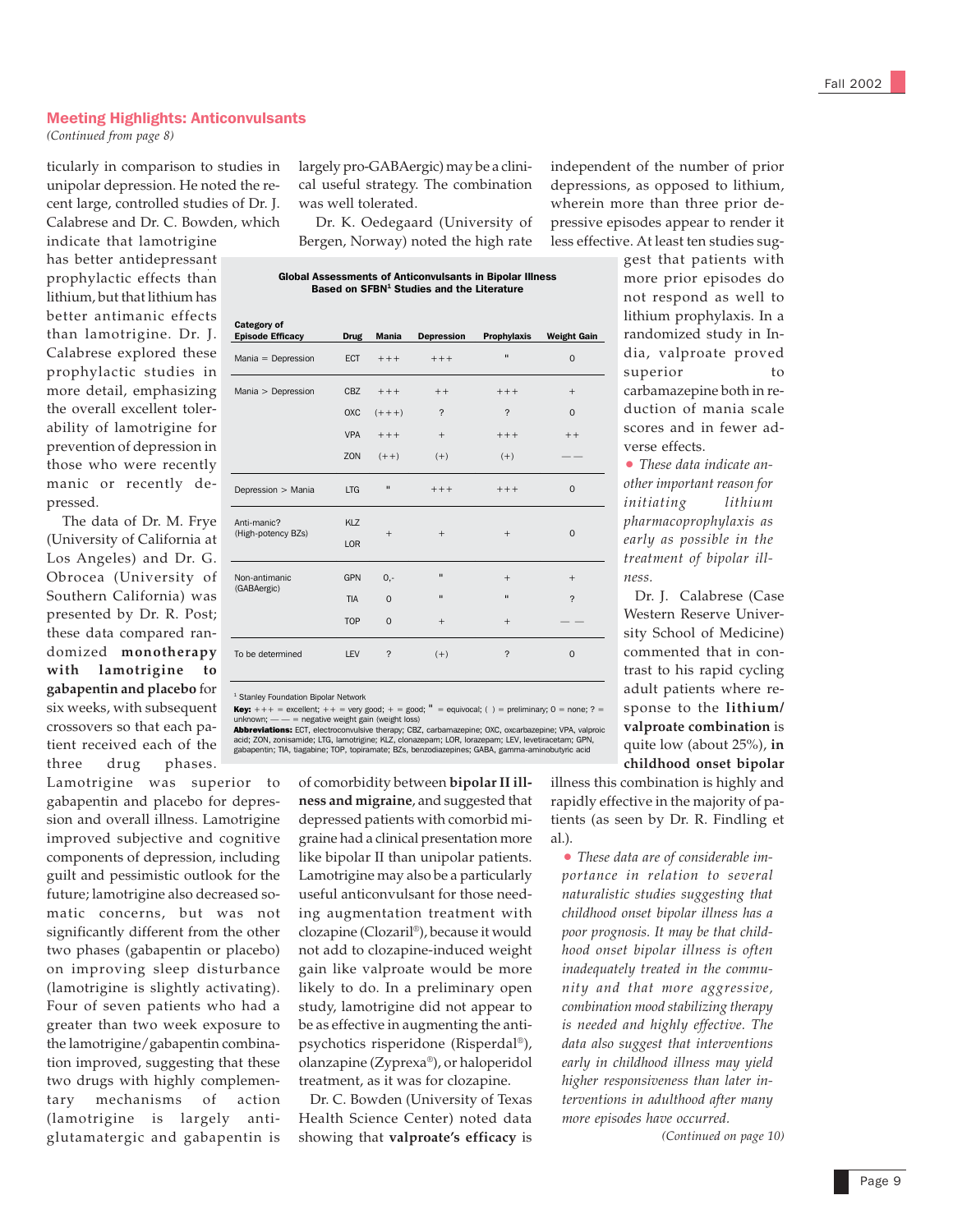### Meeting Highlights: Anticonvulsants *(Continued from page 9)*

 Dr. T. Aamo (St. Olav's University Hospital, Norway) reviewed prominent **pharmacokinetic interactions** among the anticonvulsant drugs. He emphasized that fluvoxamine (Luvox®) was a potent *inhibitor* of most hepatic microsomal enzyme systems and thus could very substantially raise levels of drugs that are normally metabolized by the enzymes 2C9, 2C19, 1A2, and 3A4. Carbamazepine is a potent *inducer* of cytochrome 3A4 and will markedly decrease estrogen levels in oral contraceptives (as will oxcarbazepine and topiramate, neces-

*"...zonisamide may emerge as an alternative weight loss agent with mood stabilizing properties in those patients unable to tolerate topiramate."*

sitating the use of higher estrogen dosages). Carbamazepine will also approximately halve the blood levels of lamotrigine. In contrast, valproate markedly increases lamotrigine levels. There are new data

that suggest valproate may increase lamotrigine levels by a factor of 3 or 4 to as much as 10, instead of the accepted figure of a factor of 2, thus suggesting the importance of measuring lamotrigine levels during valproate co-therapy.

• *Using valproate with lamotrigine is also a risk factor for developing severe lamotrigine-induced rashes, and when the two drugs are given in combination, the rate of lamotrigine titrations should be slowed by at least half or more.*

 Dr. E. Vieta (University of Barcelona, Spain) reviewed the literature on **combination therapy**, indicating that while it is clinically routine in bipolar illness, relatively few systematic studies guide its conduct. A number of studies have been done with atypical antipsychotic agents as adjuncts to either lithium or anticonvulsants which have demonstrated the utility of these atypicals compared with placebo. A discussion of maintenance electroconvulsive therapy (ECT) ensued with a number of meeting participants suggesting it

could be maintained during anticonvulsant prophylaxis. Some patients appear to require weekly ECT, but others only once-a-month ECT to maintain efficacy.

 Dr. Vieta also noted that a variety of **psychotherapeutic and cognitive behavioral techniques** have been shown in randomized controlled studies to be highly effective adjunctive treatments of bipolar illness, including early symptom recognition [\(Perry et](http://www.ncbi.nlm.nih.gov/entrez/query.fcgi?cmd=Retrieve&db=PubMed&list_uids=9888904&dopt=Abstract) al., 1999; *BMJ* [318 \[7177\]: 149–153\)](http://www.ncbi.nlm.nih.gov/entrez/query.fcgi?cmd=Retrieve&db=PubMed&list_uids=9888904&dopt=Abstract); family based therapy [\(Miklowitz et al.,](http://www.ncbi.nlm.nih.gov/entrez/query.fcgi?cmd=Retrieve&db=PubMed&list_uids=12633127&dopt=Abstract) 2003; *J Clin Psychiatry* [64 \[2\]: 182–191\);](http://www.ncbi.nlm.nih.gov/entrez/query.fcgi?cmd=Retrieve&db=PubMed&list_uids=12633127&dopt=Abstract) cognitive behavior therapy [\(Scott and](http://www.ncbi.nlm.nih.gov/entrez/query.fcgi?cmd=Retrieve&db=PubMed&list_uids=12519098&dopt=Abstract) Tacchi, 2002; *[Bipolar Disord](http://www.ncbi.nlm.nih.gov/entrez/query.fcgi?cmd=Retrieve&db=PubMed&list_uids=12519098&dopt=Abstract)* 4 [6]: 386– [392\)](http://www.ncbi.nlm.nih.gov/entrez/query.fcgi?cmd=Retrieve&db=PubMed&list_uids=12519098&dopt=Abstract); cognitive therapy for relapse prevention [\(Lam et al., 2003;](http://www.ncbi.nlm.nih.gov/entrez/query.fcgi?cmd=Retrieve&db=PubMed&list_uids=12578431&dopt=Abstract) *Arch Gen Psychiatry* [60 \[2\]: 145–152\);](http://www.ncbi.nlm.nih.gov/entrez/query.fcgi?cmd=Retrieve&db=PubMed&list_uids=12578431&dopt=Abstract) and group psychotherapy [\(Colom et al., 2003;](http://www.ncbi.nlm.nih.gov/entrez/query.fcgi?cmd=Retrieve&db=PubMed&list_uids=12695318&dopt=Abstract) *[Arch Gen Psychiatry](http://www.ncbi.nlm.nih.gov/entrez/query.fcgi?cmd=Retrieve&db=PubMed&list_uids=12695318&dopt=Abstract)* 60 [4]: 402–407).

 G. Leverich (NIMH) presented new data on **zonisamide** from 63 patients in the SFBN. There was an 80% (24/ 30) response rate in acute mania, with the majority of effects coming in the first week of treatment. In contrast there was only a  $33\%$  (7/21) antidepressant response rate, with the majority of improvement occurring after week three of treatment. There was substantial weight loss on the drug, suggesting that zonisamide may emerge as an alternative weight loss agent with mood stabilizing properties in those patients unable to tolerate topiramate.

 Dr. M. Carta (University of Cagliari, Italy) summarized data on **gabapentin and tiagabine** suggesting that these GABAergic drugs were not effective in monotherapy for achieving acute antimanic or mood stabilizing effects in patients with bipolar illness.

 Dr. H. Grunze (Psychiatric University Hospital of Munich) reported data from a study of **levetiracetam** given as an adjunct to antipsychotic agents in bipolar patients. In an on(drug)-offon(drug) study, levetiracetam appeared to be associated with some improvement, mild exacerbation in the

"off" phase, and then renewed improvement on the drug, suggesting potentially positive, but delayed antimanic effects of this compound.

 Dr. R. Belmaker (Ben Gurion University of the Negev, Israel) reviewed his new data on an older drug (**phenytoin**, Dilantin®) which is a potent blocker of sodium channels (as is carbamazepine, oxcarbazepine, lamotrigine, zonisamide, and to some extent valproate and topiramate). His preliminary acute and prophylactic studies suggest potential efficacy with occasionally robust antimanic responses in bipolar patients. ■

### Meeting Highlights: ACNP *(Continued from page 4)*

alone; quetiapine was well tolerated, with mostly only mild and transient side effects.

 A double-blind, placebo-controlled, 3-week study of the new antipsychotic **aripiprazole** (Abilify®), conducted by Dr. S. Strakowski (University of Cincinnati) in 262 patients with acute mania showed a statistically significant improvement in mania scores and response rates with aripiprazole versus placebo.

 Dr. J. Goldberg (Hillside Hospital) examined characteristics of **suicidal ideation** in the first 500 patients enrolled in the NIMH Systematic Treatment Enhancement Program for Bipolar Disorder (STEP-BD). At study entry, 21% of the patients had suicidal ideation; current suicidal ideation was associated with a history of prior attempts and a history of alcohol abuse/dependence. The presence or absence of suicidal ideation was similar for patients who were, or were not, taking lithium, valproate, carbamazepine (Tegretol®), lamotrigine, topiramate, or antidepressants, but gabapentin use was associated with a greater presence than absence of suicidal ideation. ■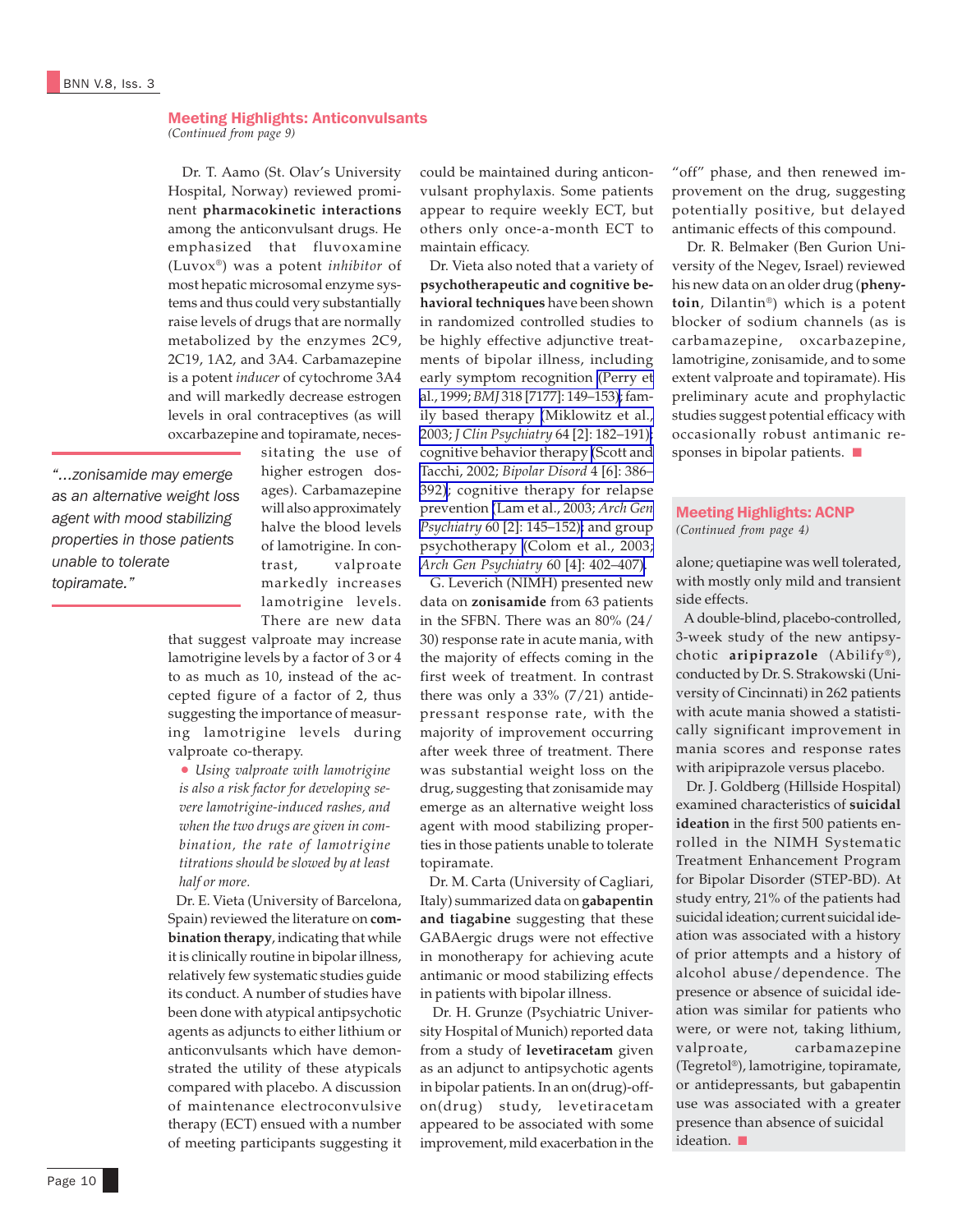### Meeting Highlights: Pediatric Bipolar Disorder

*(Continued from page 2)*

relapse in adults compared to other programs; related psychotherapeutic approaches will now be tested in children as well.

### **Conclusions**

There are many highly effective psychotherapeutic treatment approaches for children with bipolar illness, and these approaches need to be added in the context of adequate psychopharmacological interventions in order to be optimally effective. The emerging psychopharmacology suggests children and adolescents with bipolar illness often require one or more mood stabilizers in order to bring their illness under control, and after mood stabilization has been

achieved, sometimes the addition of small amounts of psychomotor stimulants for residual ADHD can also be helpful. However, there is a growing consensus that initial treatment with antidepressants and psychomotor stimulants for children presenting with bipolar illness can not only be ineffective, but in some cases can exacerbate illness course. Thus, children with a presumptive diagnosis of ADHD, who show a variety of signs and symptoms more consistent with bipolar illness, should be carefully reevaluated.

 It should be noted that an irritability/dyscontrol factor in the symptomatology of children may be the first sign of bipolar

illness (ages 3–5) prior to the development of typical manic and depressive symptoms at ages 8 or 9. Thus, children presenting with symptoms of extreme irritability, prolonged temper tantrums, and severe aggression may be among the first signs that one is not dealing with uncomplicated ADHD. Certainly, a whole variety of other symptoms should further suggest the diagnosis of bipolar illness. Each of these symptoms has a very low incidence rate in ADHD, and a moderate to high incidence rate in bipolar illness; these symptoms include: suicidal thoughts or acts; grandiose delusions; auditory or visual hallucinations; pressure of speech; homicidal

threats or acts; prolonged periods of tearfulness and withdrawal; and extreme emotional lability.

 In the presence of these symptoms with or without accompanying ADHD symptoms, we suggest parents keep a life chart of their children's symptoms on a daily basis in order to provide this detailed record for clinicians involved in the diagnostic process and also for clarifying the degree of treatment response to the therapeutic modalities employed. The "kiddie" NIMH-LCM forms and instructions are available in *BNN* Vol. 8, Issue 1, which is accessible from our web site (www. bipolarnews.org). ■

### Research Update

*(Continued from page 7)*

"Children with bipolar disorder had scaled scores of >70 in the Aggression, Attention Problems, and Anxious/Depressed subscales of the Child Behavior Checklist. The Child Behavior Checklist was useful in distinguishing bipolar from attention-deficit/hyperactivity disorder subjects."

> Eric Mick, Joseph Biederman, Gahan Pandina, and Stephen Faraone, Massachusetts General Hospital *"A Preliminary Meta-Analysis of the Child Behavior Checklist in Pediatric Bipolar Disorder,"* pp. 1021–1027

"Subjects were referred to our pediatric psychopharmacology outpatient clinic at the Hospital de Clínicas de Porto Alegre (HCPA), Brazil. We performed a retrospective chart review of all patients with a diagnosis of *[bipolar disorder]* BD under 15 years of age who were evaluated and treated in our clinic from 1998–2001. For comparison, we obtained demographic and clinical data from all children and adolescents with *[a]* diagnosis of ADHD without BD who were assessed in our clinic during the same period.

"The prevalence of juvenile BD in our sample was 7.2%... The mean...age of the BD sample was 9.6 years... We found a high rate (42%) of family history of bipolar disorder in the sample of children with BD... We found that 42% of the subjects presented only with irritability (without elated mood), 8% described only elated mood (without irritability), and 50% presented both symptoms... The most common comorbid disorder was ADHD, detected in 21 (58.3%) subjects... Children with BD had significantly higher rates of abnormally elevated CBCL scores in the externalizing dimension, anxiety and depression, delinquent behavior, and aggressive behavior scales than did ADHD subjects... In the sample of patients with BD, the rate of response (clinical improvement > 50%) was of 75%. Only 22% of these patients achieved a clinical improvement > 50% when in monotherapy with mood stabilizers or antipsychotics.

Thus, most of the patients (78%) used a combination of drugs to achieve symptomatic control... Our results replicated previous findings demonstrating that juvenile BD is not a rare disorder in clinical samples."

Silza Tramontina, Marcelo Schmitz, Guilherme Polanczyk, and Luis Rohde, Federal University of Rio Grande do Sul, Brazil (ST) *"Juvenile Bipolar Disorder in Brazil: Clinical and Treatment Findings,"* pp. 1043–1049

"Relatively low levels of brain N-acetylaspartate *[NAA]*, as measured by magnetic resonance spectroscopy, may indicate decreased neuronal density or viability... NAA is an amino acid found in high concentrations within neurons, and not within glial cells, and therefore may serve as a marker of neuronal density or integrity... Dorsolateral prefrontal *[DLPF]* levels of N-acetylaspartate have been reported to be decreased in adults with bipolar disorder. We used proton magnetic resonance spectroscopy to investigate dorsolateral prefrontal N-acetylaspartate levels in children with familial bipolar disorder.

"Subjects were 15 children and adolescents with bipolar disorder, who each had at least one parent with bipolar disorder, and 11 healthy controls. Mean age was 12.6 years for subjects and controls. Subjects were allowed to continue current medications.

"Bipolar subjects had lower N-acetylaspartate/Creatine ratios only in the right dorsolateral prefrontal cortex... An overall regional decrease in NAA/Cr may indicate lower neuronal density or viability and therefore dysfunction in the DLPF. The DLPF has been suggested to have a role in mediation of affect and has been implicated to have a role in the pathophysiology of mood disorders in general and BD specifically."

**Kiki Chang, Nancy Adleman, Kimberly Dienes, Naama Barnea-Goraly,**<br>**Allan Reiss, and Terence Ketter**, Stanford University School of Medicine *"Decreased N-Acetylaspartate in Children with Familial Bipolar Disorder,"* pp. 1059–1065